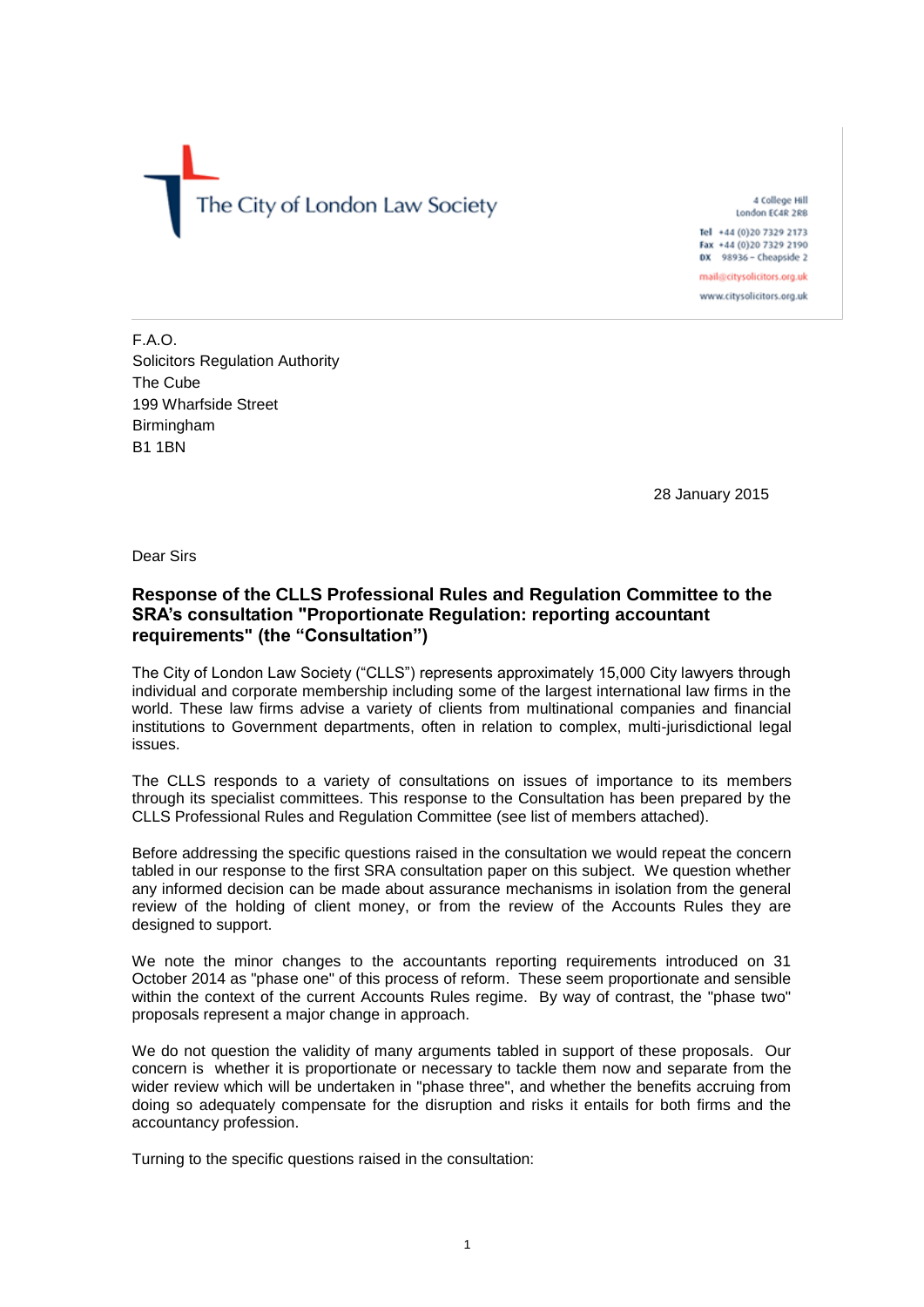#### **Question 1: Do you agree with the proposal that we should rely more on the professional judgement of the accountant completing the report? Do you see any specific issues or concerns with this approach?**

The level of prescription in the current rules has often tended towards a standardised, "tick box", approach which does not necessarily address the specific risks to client money presented by any particular firm. We are broadly supportive of the proposal that this prescription should be removed.

We also support the proposal that the reporting accountant should have scope to exercise professional judgement, both to design an inspection programme around the specific risk profile of each firm, and in deciding what is a material threat to the safety of client money and thus requires reporting to the SRA. It is right that the SRA should feel able to place reliance on that professional judgement.

However, a possible risk is that some unscrupulous firms might put pressure on their accountants to structure the inspection in a particular way, whether to reduce costs or to effect a particular outcome. Whilst this is theoretically possible it seem unlikely, given that the accountant will be a regulated professional subject to a code of ethics and conduct.

## **Question 2: Do you agree with the revised criteria for qualification as reflected in amendments to the format of the accountant's report located at Annex 1?**

The elements identified and incorporated into Section Two of the draft Accountants Report Form (AR1) are undoubtedly an important part of any adequate client money accounting system.

We do not however believe that deficiencies in the system should be the sole criteria for qualifying a report. The accountant should also be required to report incidental failures in compliance which are considered, in his/her professional judgement, to be material to the safekeeping of client money.

We note that the accountant's current obligation to consider the SRA guidelines for accounting procedures and systems, contained in rule 40.1 of the Accounts Rules, has been removed in its entirety from the consultation draft. Whilst we do not believe that substantial departures should automatically be noted in the report as is currently the case, there is still value in the accountant having the guidelines as a benchmark of good practice and being aware of and obliged to consider them, given that they are incorporated into the systems operated by many law firms.

We strongly believe that rule 40.1 should be reinstated in this revised form:

"The accountant should be aware of the *[SRA's](javascript:handleLink()* guidelines for accounting procedures and systems, and must consider any substantial departures from the guidelines discovered whilst carrying out work in preparation of the report"

We do not believe it is necessary or appropriate for the SRA to issue guidance to the accountancy profession on the sort of tests and checks it might expect the reporting accountant to undertake. Any such guidance would naturally acquire considerable authority, and may come to confine the accountant's discretion. If such guidance is necessary, this should be developed by the accountancy professional bodies for its members.

### **Question 3: Do you have any specific comments on the proposed revisions to the format of the accountant's report in particular do you think:**

- **that the wording covers the main areas accountants should be reporting on?**
- **that the level of detail we suggest is given by the accountant in the report if deficiencies are found is right?**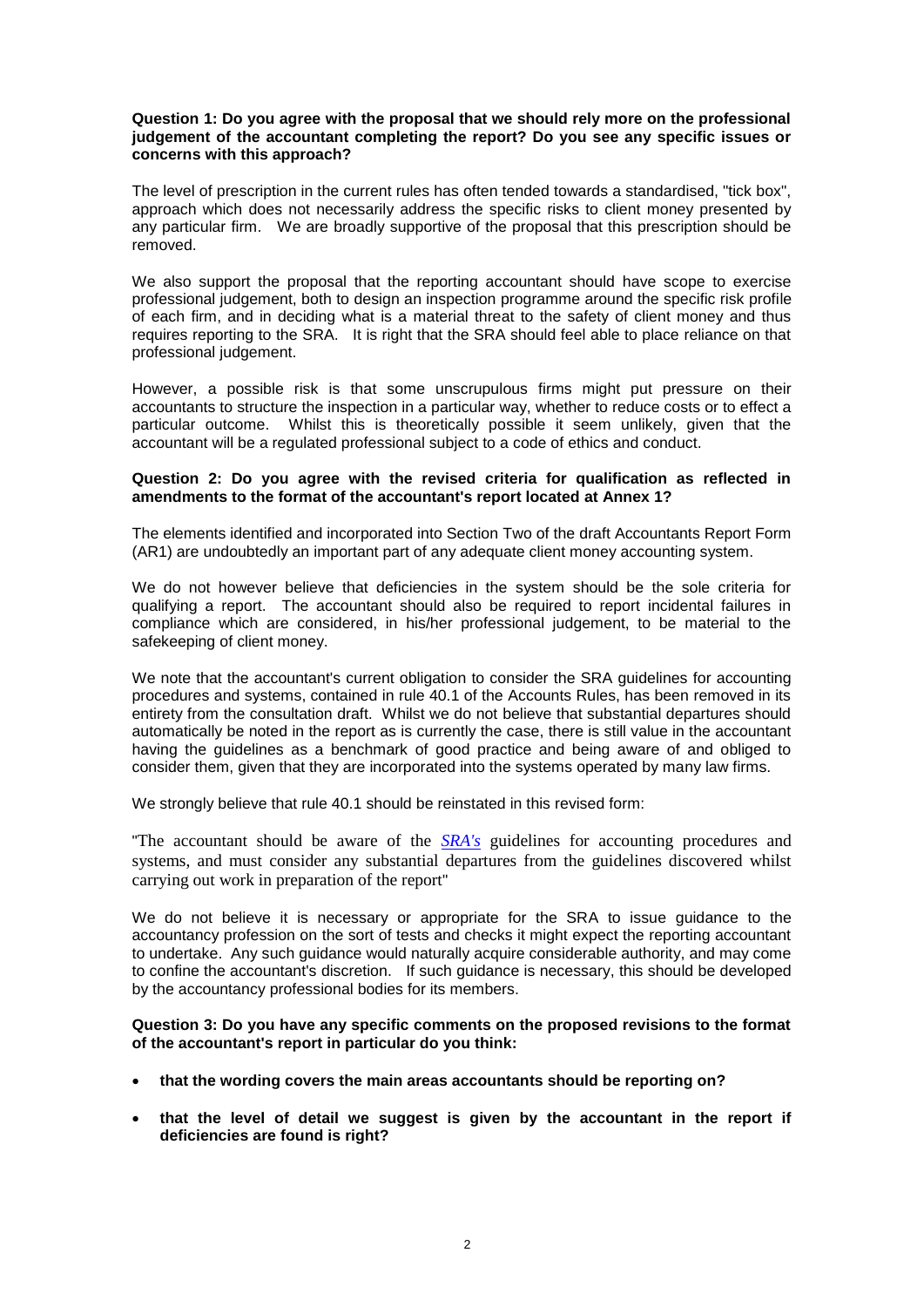Further to our answer to question 2, here is revised wording for paragraph 4 of section two of the accountants reporting form, which articulates the obligation to qualify the report for material instances of non-compliance.

4. We confirm that we are satisfied that the sampling we have undertaken has been adequate to enable us to confirm that the elements listed in section 3 above are incorporated in the firm's client money accounting systems and that the firm has substantively complied with the Rules.

OR

We found deficiencies in the firm's systems in the following elements and/or have identified material instances of failure to comply with the Rules and it has been therefore necessary to qualify this report.

If so , please describe in the space provided any matters in respect of which you have found deficiencies in the firm systems and/or material instances of failure to comply with the Rules. This includes any matters in respect of which you have been unable to satisfy yourself and the reasons for that inability

Subject to the small changes made to the text above, we believe that the level of detail you suggest is given in the report is right.

## **Question 4: Do you think that the revised approach will have an impact on fees charged by accountants to do the work?**

Whilst this approach is likely to remove some unnecessary activities which are currently driven by the checklist, this will be counterbalanced by some additional work in assessing the risks presented by the client firm, and in planning the audit programme to effectively address the client's risk profile. On balance, we do not believe that the revised approach should have any material impact on fees charged, but the investment should produce a better report which is more relevant to the firm.

## **Question 5: Do you consider that the revised approach will have any impact on attitudes to compliance by COFAs/the firms?**

As was highlighted in responses to the earlier consultation, we believe that the accountant's reporting regime is instrumental in encouraging compliant behaviour. In firms which are exempt from the accountant's inspection and reporting regime, it is possible that this revised approach might be seen as a relaxation of the rules which could negatively impact on the attitudes to compliance within those firms.

In firms which remain subject to the regime, it is unlikely to have any impact on attitudes to compliance.

### **Question 6: Do you think that the proposed changes should be supported by separate guidance to aid the accountants in the work they should be undertaking?**

This question can only properly be answered by the accountants themselves.

If guidance is deemed necessary, this should be developed and issued by the accountancy professional bodies for its members. Time should be built into the implementation timetable to consult with the professional bodies on this point, and allow them time to produce the required guidance. See also our comments in the last paragraph of our answer to question 2 above.

**Question 7: Do you consider that it would be helpful to require a declaration of compliance by the firm with their obligation to obtain/deliver a report in accordance with the Accounts Rules as some stakeholders have suggested to us? If you do it would be helpful if you could explain why.**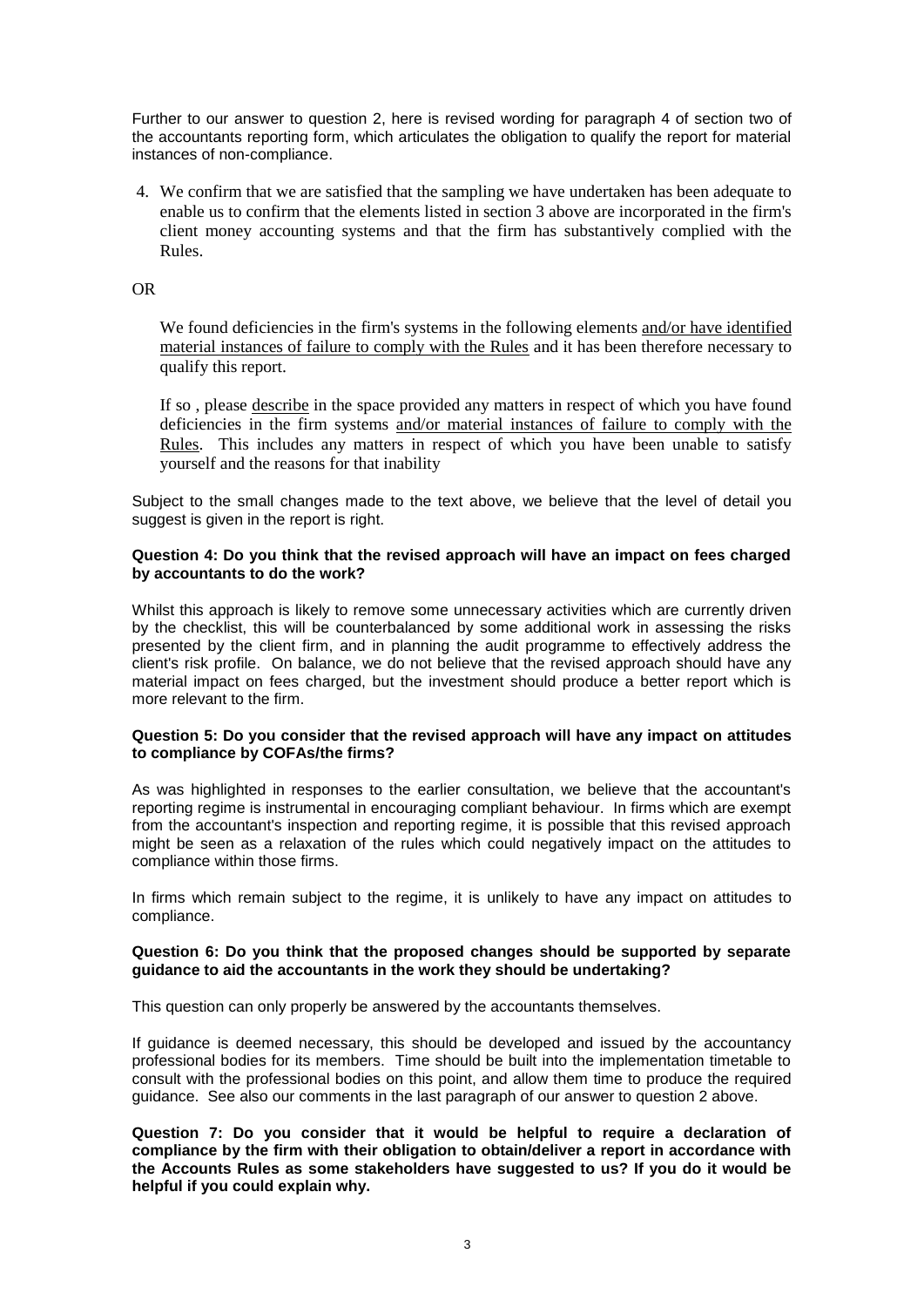We recognise that there is a risk that firms might not comply, and under the new regime this may not be picked up by the SRA in a timely manner. We nevertheless question whether a declaration by the firm is going to flush out non-compliance, or that this is a proportionate response given that the majority of firms will comply and deliberately non-compliant firms will mis-declare.

We note that the SRA has recently obtained details of PI cover from relevant insurers, and raised queries with all those firms who did not appear to have cover. Consideration should be given to whether similar confirmations in connection with these inspection and reporting requirements could not be obtained directly from the accountants, given that the SRA has details of who is appointed for each firm.

#### **Question 8: Do you think that the existing obligations on reporting accountants to notify us immediately of significant concerns during the course of preparation of their reports should be tightened or enhanced in any way?**

We do not believe that any tightening or enhancement to these existing obligations is necessary.

#### **Question 9: Do you think we should be exploring the option to require reporting accountants to deliver reports to us as opposed to leaving the obligation on the firms?**

There are strong arguments for requiring the reporting accountant to deliver reports directly to the SRA, arguments which are made more persuasive now that only qualified reports have to be submitted non-compliance will be less visible to the SRA.

This should be considered as part of phase three of these reforms.

## **Question 10: Do you agree with the proposal to introduce risk-based criteria that will exempt firms with a certain profile from the requirement to obtain and deliver an accountant's report?**

In principle we agree with the proposal to exempt firms with a "low risk" profile from the accountants inspection and reporting regime. In practice, finding simple and meaningful criteria for identifying which firms are "low risk" is very difficult.

We are concerned that the amount of information the SRA would require to properly assess risk (see our answer to question 11), and the burden that supplying this information would impose on all firms is disproportionate to the benefit it is attempting to deliver.

### **Question 11: Do you agree that our proposed criteria capture a lower level of risk to client monies? Are there any concerns that these criteria pose an unacceptable level of risk to client monies? Or do you think we have missed other criteria?**

It should not be necessary to deliver an accountant's report in respect of some of the situations set out in paragraph 33 of the consultation. However, we think that attempting to apply criteria which focus on amounts is not the correct approach, assessing the risk to client monies is more complex. City law firms may have large amounts of money going through their client account but are more likely to have sophisticated systems designed to prevent risk to client monies. The risk to that money are not greater simply because the sums are large, notwithstanding the fact that any loss might have a higher impact. We also agree with your assessment that monitoring and applying criteria such as these would not be workable.

Whilst we appreciate why the average balance of client funds seems like a simple solution, we do not believe it, or any single measure, is alone an appropriate or reliable criteria for assessing risk, low or otherwise.

Taking firms with average balances less than or equal to £50k, as set out in paragraph 35, this balance is simply a snapshot at a particular point in time, and cannot alone speak to the risk any given firm represents. For example, one of these firms might hold £50k consistently month-on